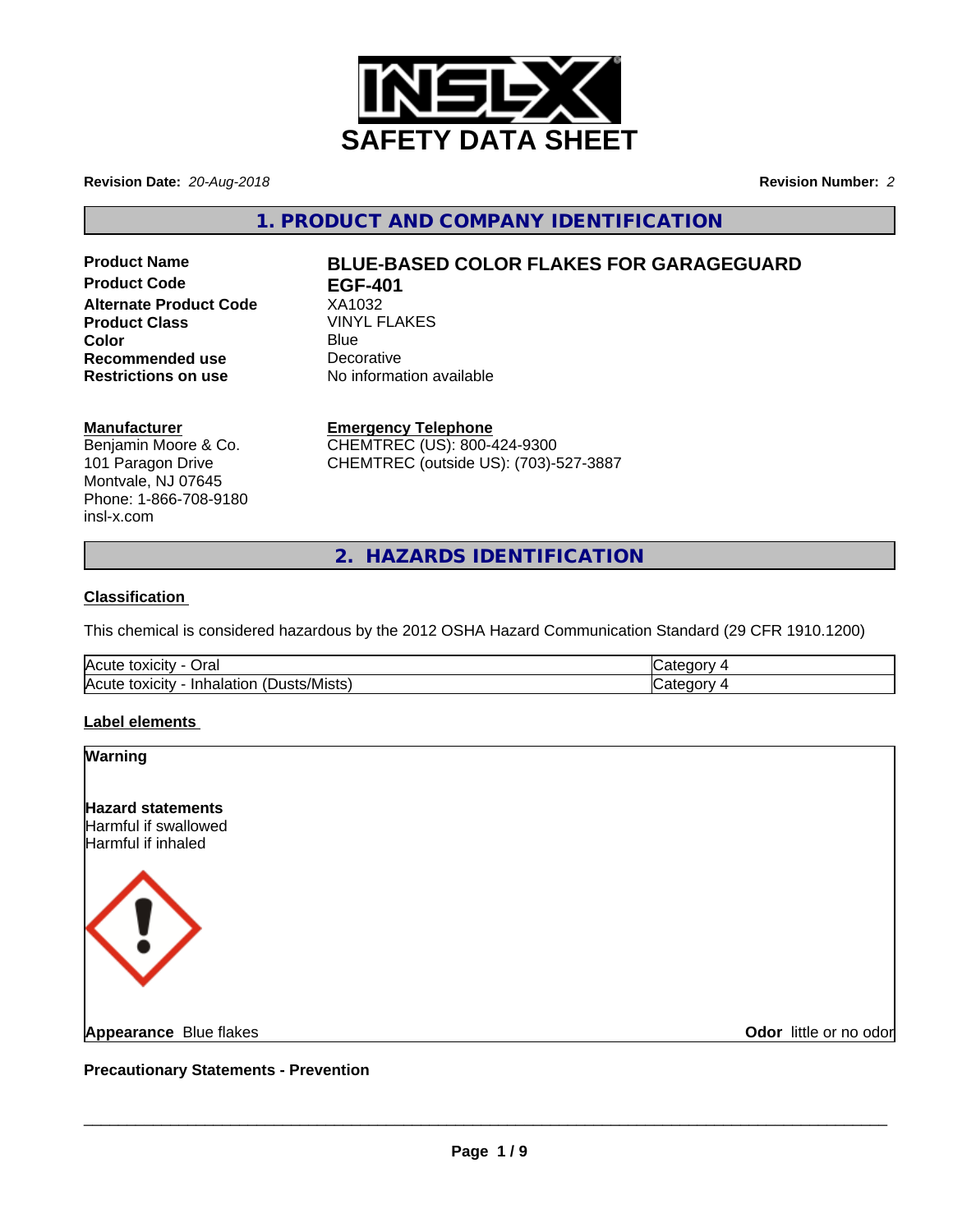Wash face, hands and any exposed skin thoroughly after handling Do not eat, drink or smoke when using this product Avoid breathing dust/fume/gas/mist/vapors/spray Use only outdoors or in a well-ventilated area

## **Inhalation**

IF INHALED: Remove victim to fresh air and keep at rest in a position comfortable for breathing Call a POISON CENTER or doctor/physician if you feel unwell **Ingestion** IF SWALLOWED: Call a POISON CENTER or doctor/physician if you feel unwell Rinse mouth

**Precautionary Statements - Disposal** Dispose of contents/container to an approved waste disposal plant

#### **Hazards not otherwise classified (HNOC)**

Not applicable

# **Other information**

No information available

# **3. COMPOSITION INFORMATION ON COMPONENTS**

| <b>Chemical name</b> | <b>CAS No.</b> | Weight-%        |
|----------------------|----------------|-----------------|
| Barium sulfate       | 7727-43-7      | .               |
| Talc                 | 14807-96-6     | ັ               |
| Titanium dioxide     | 13463-67-7     | $\cdot$ $\circ$ |

|                                                  | 4. FIRST AID MEASURES                                                                                    |
|--------------------------------------------------|----------------------------------------------------------------------------------------------------------|
| <b>General Advice</b>                            | No hazards which require special first aid measures.                                                     |
| <b>Eye Contact</b>                               | Rinse thoroughly with plenty of water for at least 15 minutes and consult a<br>physician.                |
| <b>Skin Contact</b>                              | Wash off immediately with soap and plenty of water while removing all<br>contaminated clothes and shoes. |
| <b>Inhalation</b>                                | Move to fresh air. If symptoms persist, call a physician.                                                |
| Ingestion                                        | Clean mouth with water and afterwards drink plenty of water. Consult a physician<br>if necessary.        |
| <b>Most Important</b><br><b>Symptoms/Effects</b> | None known.                                                                                              |
| <b>Notes To Physician</b>                        | Treat symptomatically.                                                                                   |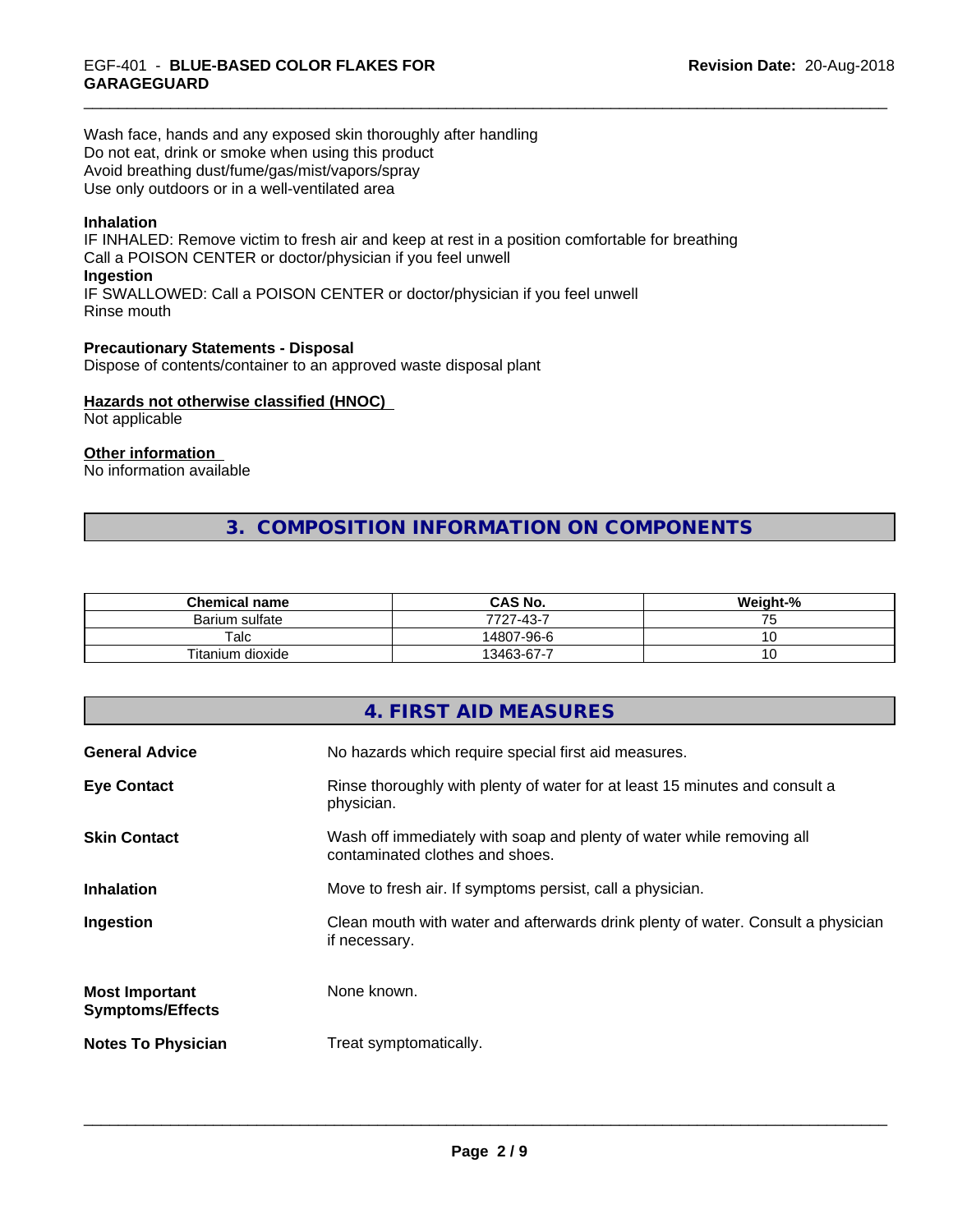# **5. FIRE-FIGHTING MEASURES**

| <b>Suitable Extinguishing Media</b><br><b>Protective Equipment And Precautions For</b><br><b>Firefighters</b><br><b>Specific Hazards Arising From The Chemical</b><br><b>Sensitivity To Mechanical Impact</b><br><b>Sensitivity To Static Discharge</b> |  | Use extinguishing measures that are appropriate to local<br>circumstances and the surrounding environment.<br>As in any fire, wear self-contained breathing apparatus<br>pressure-demand, MSHA/NIOSH (approved or equivalent)<br>and full protective gear.<br>Closed containers may rupture if exposed to fire or<br>extreme heat.<br>No.<br>No. |  |                                                                                  |                 |                                                    |                                |
|---------------------------------------------------------------------------------------------------------------------------------------------------------------------------------------------------------------------------------------------------------|--|--------------------------------------------------------------------------------------------------------------------------------------------------------------------------------------------------------------------------------------------------------------------------------------------------------------------------------------------------|--|----------------------------------------------------------------------------------|-----------------|----------------------------------------------------|--------------------------------|
|                                                                                                                                                                                                                                                         |  |                                                                                                                                                                                                                                                                                                                                                  |  | <b>Flash Point Data</b><br>Flash Point (°F)<br>Flash Point (°C)<br><b>Method</b> |                 | Not applicable<br>Not applicable<br>Not applicable |                                |
|                                                                                                                                                                                                                                                         |  |                                                                                                                                                                                                                                                                                                                                                  |  | <b>Flammability Limits In Air</b>                                                |                 |                                                    |                                |
|                                                                                                                                                                                                                                                         |  |                                                                                                                                                                                                                                                                                                                                                  |  | Lower flammability limit:<br><b>Upper flammability limit:</b>                    |                 | Not applicable<br>Not applicable                   |                                |
|                                                                                                                                                                                                                                                         |  |                                                                                                                                                                                                                                                                                                                                                  |  | <b>NFPA</b><br>Health: 1                                                         | Flammability: 0 | <b>Instability: 0</b>                              | <b>Special: Not Applicable</b> |
| <b>NFPA Legend</b>                                                                                                                                                                                                                                      |  |                                                                                                                                                                                                                                                                                                                                                  |  |                                                                                  |                 |                                                    |                                |

# 0 - Not Hazardous

- 1 Slightly
- 2 Moderate
- 3 High
- 4 Severe

*The ratings assigned are only suggested ratings, the contractor/employer has ultimate responsibilities for NFPA ratings where this system is used.*

*Additional information regarding the NFPA rating system is available from the National Fire Protection Agency (NFPA) at www.nfpa.org.*

# **6. ACCIDENTAL RELEASE MEASURES**

| <b>Personal Precautions</b>      | Avoid contact with the skin and the eyes. Avoid dust formation.                  |
|----------------------------------|----------------------------------------------------------------------------------|
| <b>Other Information</b>         | Prevent further leakage or spillage if safe to do so.                            |
| <b>Environmental precautions</b> | See Section 12 for additional Ecological Information.                            |
| <b>Methods for Cleaning Up</b>   | Avoid dust formation. Sweep up and shovel into suitable containers for disposal. |
|                                  | 7. HANDLING AND STORAGE                                                          |

Handling **Handling Avoid contact with skin, eyes and clothing. Avoid breathing dust. Do not swallow.**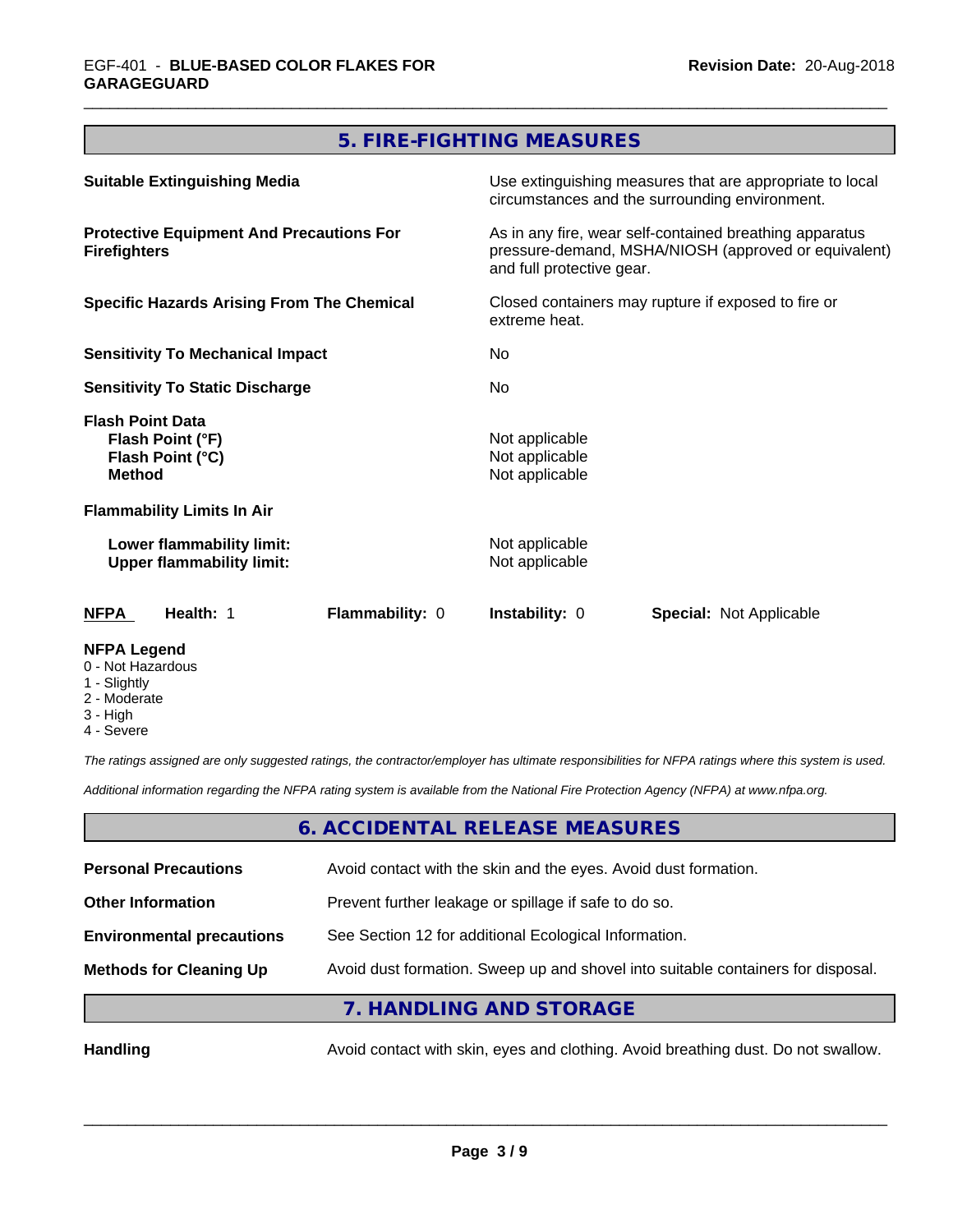**Storage** Keep container tightly closed. Keep out of the reach of children.

**Incompatible Materials** No information available

# **8. EXPOSURE CONTROLS/PERSONAL PROTECTION**

## **Exposure Limits**

| <b>Chemical name</b> | <b>ACGIH TLV</b>         | <b>OSHA PEL</b>            |
|----------------------|--------------------------|----------------------------|
| Barium sulfate       | 5 mg/m $^3$ - TWA        | 15 mg/m <sup>3</sup> - TWA |
|                      |                          | $5 \text{ ma/m}^3$ - TWA   |
| Talc                 | $2 \text{ ma/m}^3$ - TWA | 20 mppcf - TWA             |
| Titanium dioxide     | 10 mg/m $3$ - TWA        | 15 mg/m $3$ - TWA          |

#### **Legend**

ACGIH - American Conference of Governmental Industrial Hygienists Exposure Limits OSHA - Occupational Safety & Health Administration Exposure Limits N/E - Not Established

## **Engineering Measures** Ensure adequate ventilation, especially in confined areas.

#### **Personal Protective Equipment**

| <b>Eye/Face Protection</b><br><b>Skin Protection</b><br><b>Respiratory Protection</b> | Safety glasses with side-shields.<br>Protective gloves and impervious clothing.<br>In case of insufficient ventilation wear suitable respiratory equipment. |
|---------------------------------------------------------------------------------------|-------------------------------------------------------------------------------------------------------------------------------------------------------------|
| <b>Hygiene Measures</b>                                                               | Avoid contact with skin, eyes and clothing. Remove and wash contaminated                                                                                    |

**9. PHYSICAL AND CHEMICAL PROPERTIES**

clothing before re-use. Wash thoroughly after handling.

**Appearance Blue flakes**<br> **Appearance Blue flakes**<br> **Odor Odor**<br> **Odor Threshold**<br> **Odor Threshold**<br> **Odor Threshold**<br> **Odor Threshold Density (Ibs/gal)** 9.4 - 9.7<br> **Specific Gravity** 3.12 - 1.17 **Specific Gravity pH pH**  $\blacksquare$ **Viscosity (cps)** No information available **Solubility(ies)** No information available in the solution of the solution of the solution available in the solution of the solution of the solution of the solution of the solution of the solution of the solution of the so **Water solubility Mater Solubility**<br> **Evaporation Rate** Mate No information available **Vapor pressure @20 °C (kPa)** No information available **Vapor density Vapor density No information available Wt. % Solids** 100 **Vol. % Solids** 100 Wt. % Volatiles 0 **Vol. % Volatiles** 0 **VOC** Requiatory Limit (q/L) Not applicable **Boiling Point (°F)** No information available **Boiling Point (°C)** No information available **Freezing Point (°F)** No information available

**No information available**<br>9.4 - 9.7 **Evaporation Rate** No information available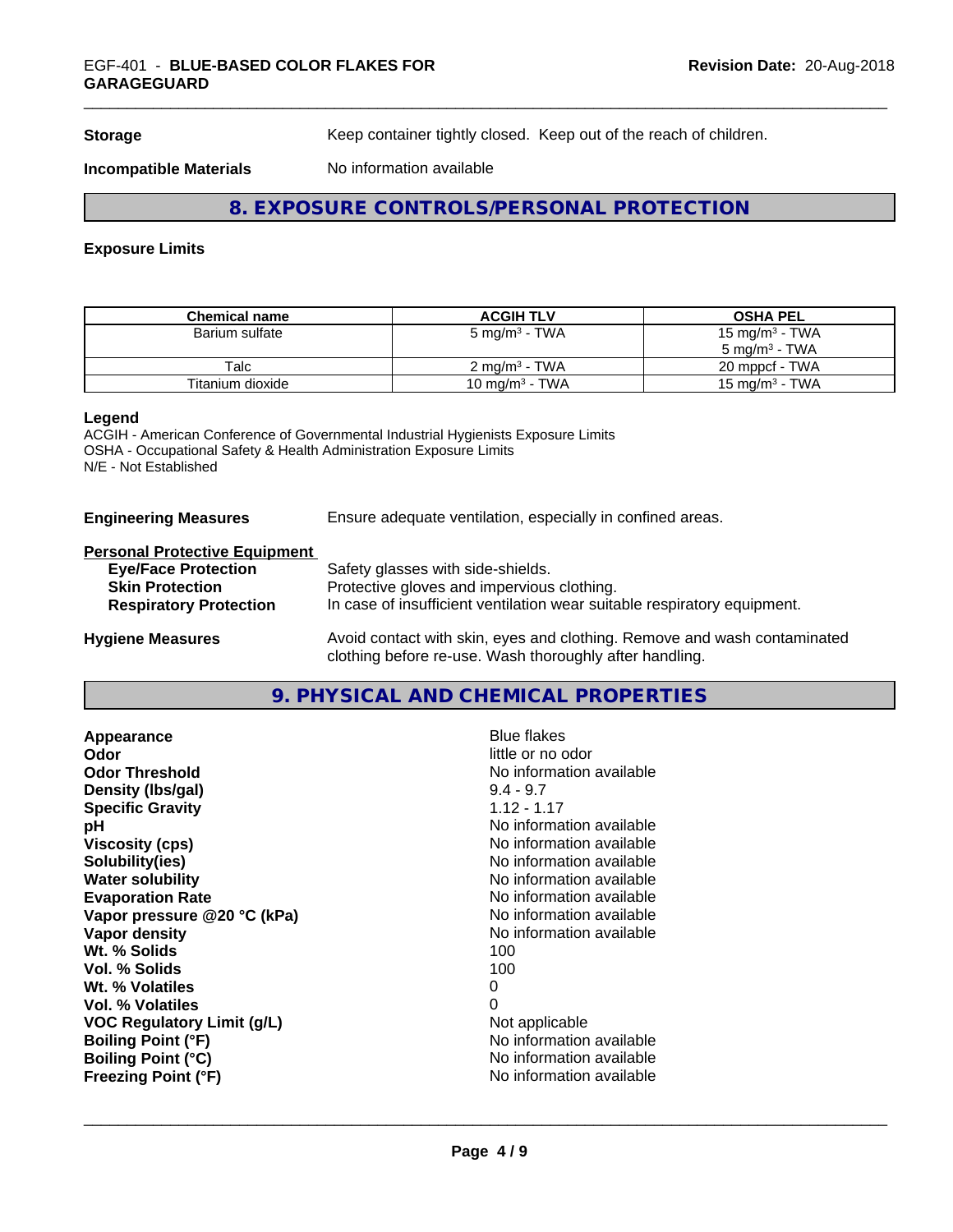**Freezing Point (°C)** No information available **Flash Point (°F)**<br> **Flash Point (°C)**<br> **Flash Point (°C)**<br> **C Flash Point (°C) Method** Not applicable<br> **Flammability (solid, gas)** Not applicable Not applicable **Flammability (solid, gas)**<br> **Upper flammability limit:**<br>
Upper flammability limit: **Upper flammability limit:**<br> **Lower flammability limit:**<br>
Not applicable<br>
Not applicable **Lower flammability limit:**<br> **Autoignition Temperature (°F)** Not applicable available and the Mustafable and Mustafable and Mustafable and Mu **Autoignition Temperature (°F)**<br> **Autoignition Temperature (°C)** No information available **Autoignition Temperature (°C) Decomposition Temperature (°F)** No information available **Decomposition Temperature (°C)**<br> **Partition coefficient Partition coefficient 1 Partition available No information available** 

**No information available** 

# **10. STABILITY AND REACTIVITY**

| <b>Reactivity</b>                         | Not Applicable                           |
|-------------------------------------------|------------------------------------------|
| <b>Chemical Stability</b>                 | Stable under normal conditions.          |
| <b>Conditions to avoid</b>                | Avoid dust formation.                    |
| <b>Incompatible Materials</b>             | No materials to be especially mentioned. |
| <b>Hazardous Decomposition Products</b>   | None under normal use.                   |
| <b>Possibility of hazardous reactions</b> | None under normal conditions of use.     |

# **11. TOXICOLOGICAL INFORMATION**

| Information on likely routes of exposure                                                                                                                                                                                                                                                                                                                               |
|------------------------------------------------------------------------------------------------------------------------------------------------------------------------------------------------------------------------------------------------------------------------------------------------------------------------------------------------------------------------|
| <b>Principal Routes of Exposure</b> Eye contact, skin contact and inhalation.                                                                                                                                                                                                                                                                                          |
|                                                                                                                                                                                                                                                                                                                                                                        |
| No information available                                                                                                                                                                                                                                                                                                                                               |
| Symptoms related to the physical, chemical and toxicological characteristics                                                                                                                                                                                                                                                                                           |
| No information available                                                                                                                                                                                                                                                                                                                                               |
| Delayed and immediate effects as well as chronic effects from short and long-term exposure                                                                                                                                                                                                                                                                             |
| May cause slight irritation.<br>Substance may cause slight skin irritation. Prolonged or repeated contact may dry<br>skin and cause irritation.<br>May cause irritation of respiratory tract.<br>Ingestion may cause gastrointestinal irritation, nausea, vomiting and diarrhea.<br>No information available<br>No information available.<br>No information available. |
|                                                                                                                                                                                                                                                                                                                                                                        |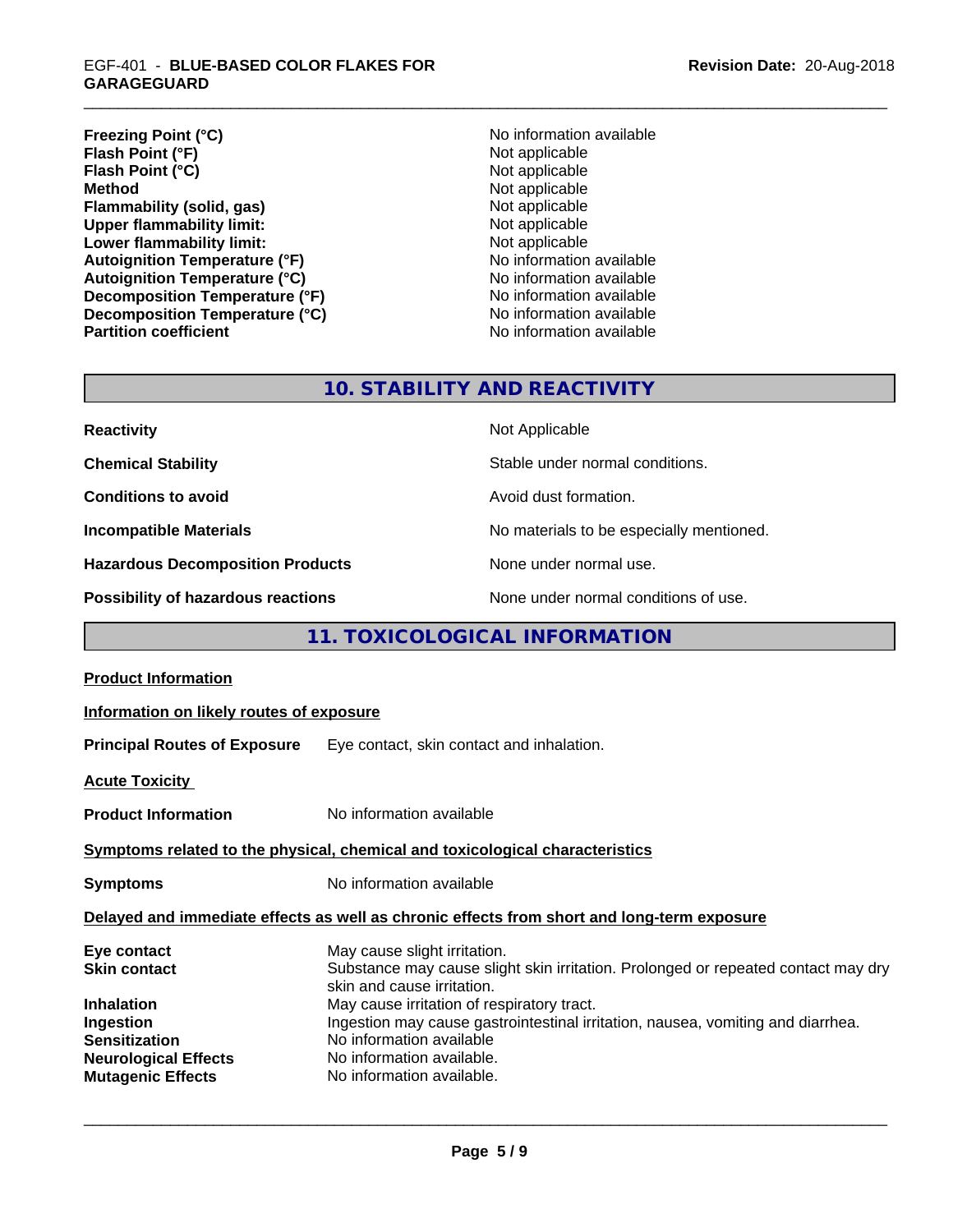| <b>Reproductive Effects</b>     | No information available. |
|---------------------------------|---------------------------|
| <b>Developmental Effects</b>    | No information available. |
| <b>Target organ effects</b>     | No information available. |
| <b>STOT - single exposure</b>   | No information available. |
| <b>STOT - repeated exposure</b> | No information available. |
| Other adverse effects           | No information available. |
| <b>Aspiration Hazard</b>        | No information available  |

**Numerical measures of toxicity**

**The following values are calculated based on chapter 3.1 of the GHS document**

| <b>ATEmix (oral)</b>                 | 699 mg/kg |
|--------------------------------------|-----------|
| <b>ATEmix (inhalation-dust/mist)</b> | 2.1 mg/L  |

#### **Component Information**

Barium sulfate LD50 Oral: > 5,000 g/kg (Rat) vendor data Titanium dioxide LD50 Oral: > 10000 mg/kg (Rat)

#### **Carcinogenicity**

*The information below indicateswhether each agency has listed any ingredient as a carcinogen:.*

| <b>Chemical name</b>  | <b>IARC</b>          | <b>NTP</b> | <b>OSHA</b> |
|-----------------------|----------------------|------------|-------------|
|                       | 2B<br>Possible Human |            | Listed      |
| Titanium<br>dioxide ו | Carcinogen           |            |             |

• Although IARC has classified titanium dioxide as possibly carcinogenic to humans (2B), their summary concludes: "No significant exposure to titanium dioxide is thought to occur during the use of products in which titanium dioxide is bound to other materials, such as paint."

#### **Legend**

IARC - International Agency for Research on Cancer NTP - National Toxicity Program OSHA - Occupational Safety & Health Administration

**12. ECOLOGICAL INFORMATION**

# **Ecotoxicity Effects**

The environmental impact of this product has not been fully investigated.

# **Product Information**

# **Acute Toxicity to Fish**

No information available

#### **Acute Toxicity to Aquatic Invertebrates**

No information available

#### **Acute Toxicity to Aquatic Plants**

No information available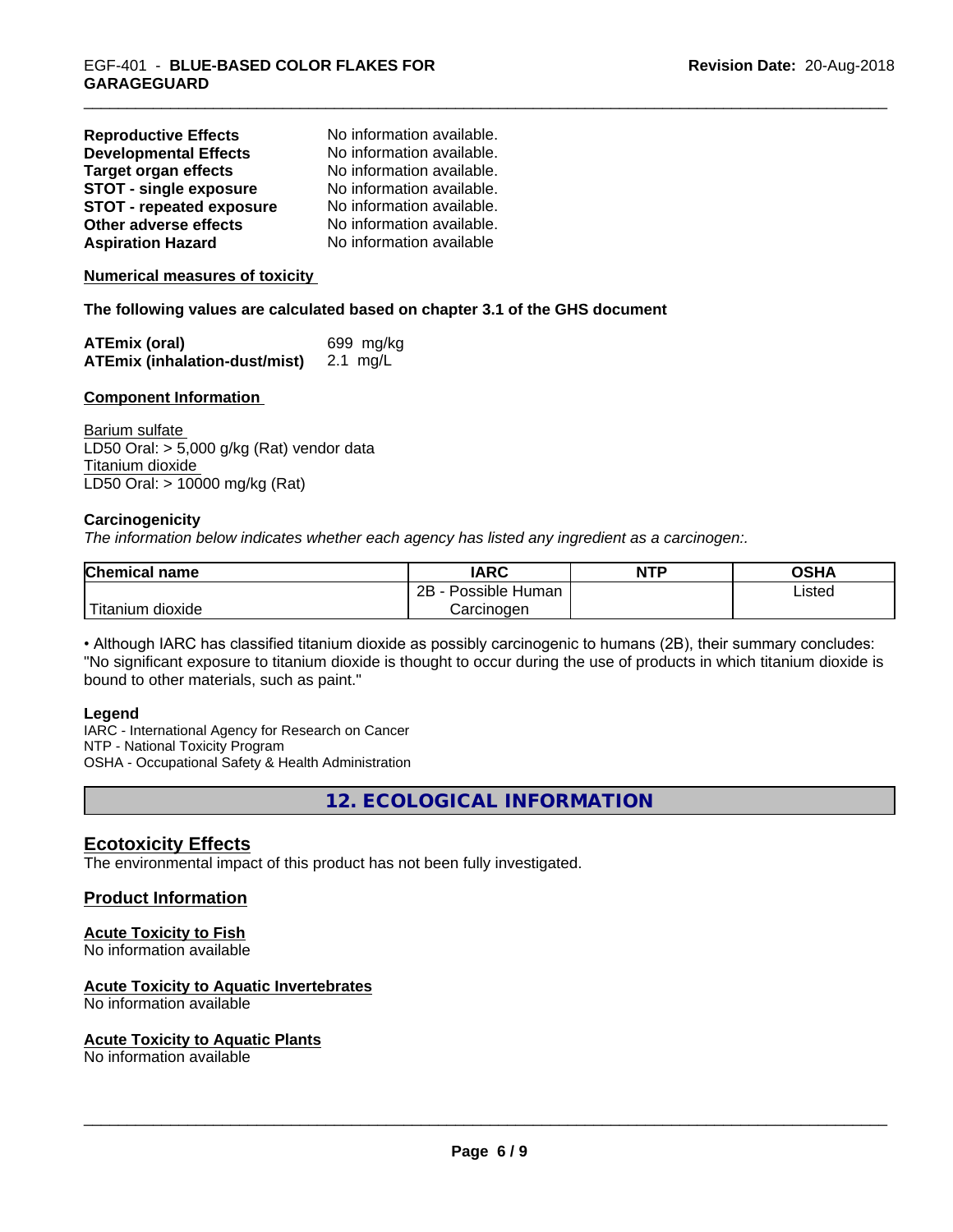#### **Persistence / Degradability**

No information available.

#### **Bioaccumulation**

No information available.

## **Mobility in Environmental Media**

No information available.

#### **Ozone**

No information available

## **Component Information**

## **Acute Toxicity to Fish**

#### Titanium dioxide

 $\overline{\text{LC50:}}$  > 1000 mg/L (Fathead Minnow - 96 hr.)

#### **Acute Toxicity to Aquatic Invertebrates**

No information available

#### **Acute Toxicity to Aquatic Plants**

No information available

|                              | 13. DISPOSAL CONSIDERATIONS                                                                                                                                                                                               |
|------------------------------|---------------------------------------------------------------------------------------------------------------------------------------------------------------------------------------------------------------------------|
| <b>Waste Disposal Method</b> | Dispose of in accordance with federal, state, and local regulations. Local<br>requirements may vary, consult your sanitation department or state-designated<br>environmental protection agency for more disposal options. |
|                              | 14. TRANSPORT INFORMATION                                                                                                                                                                                                 |
| <b>DOT</b>                   | Not regulated                                                                                                                                                                                                             |
| <b>ICAO/IATA</b>             | Not regulated                                                                                                                                                                                                             |
| <b>IMDG/IMO</b>              | Not regulated                                                                                                                                                                                                             |
|                              | <b>15. REGULATORY INFORMATION</b>                                                                                                                                                                                         |
|                              |                                                                                                                                                                                                                           |

# **International Inventories**

| <b>TSCA: United States</b> | Yes - All components are listed or exempt. |
|----------------------------|--------------------------------------------|
| <b>DSL: Canada</b>         | Yes - All components are listed or exempt. |

# **Federal Regulations**

# **SARA 311/312 hazardous categorization**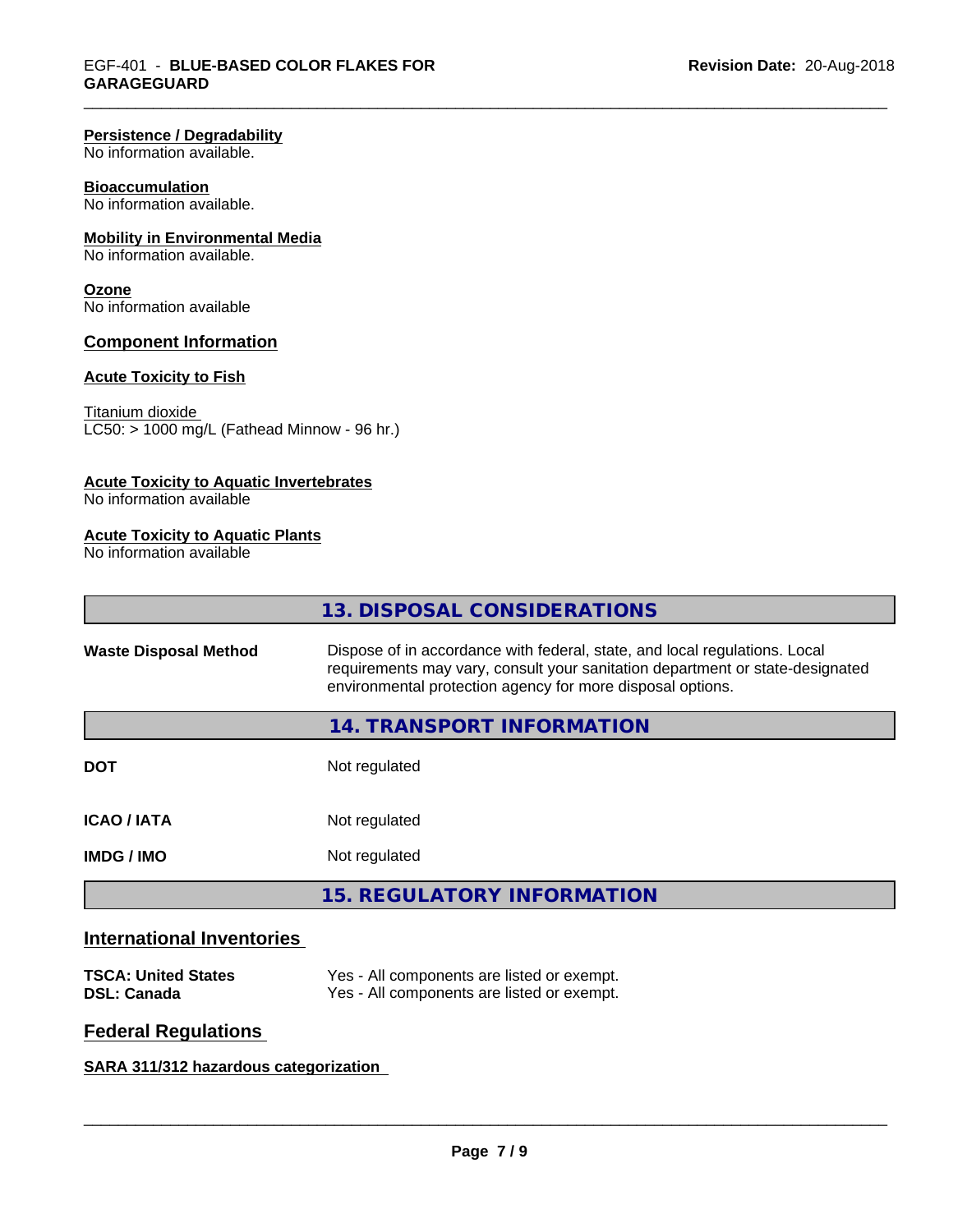| Acute health hazard               | Nο |
|-----------------------------------|----|
| Chronic Health Hazard             | Nο |
| Fire hazard                       | Nο |
| Sudden release of pressure hazard | Nο |
| Reactive Hazard                   | N٥ |

## **SARA 313**

Section 313 of Title III of the Superfund Amendments and Reauthorization Act of 1986 (SARA). This product contains a chemical or chemicals which are subject to the reporting requirements of the Act and Title 40 of the Code of Federal Regulations, Part 372:

| <b>Chemical name</b> | CAS No.   | Weight-% | <b>CERCLA/SARA 313</b>     |
|----------------------|-----------|----------|----------------------------|
|                      |           |          | (de minimis concentration) |
| Barium sulfate       | 7727-43-7 |          |                            |

## **Clean Air Act,Section 112 Hazardous Air Pollutants (HAPs) (see 40 CFR 61)**

This product contains the following HAPs:

*None*

# **US State Regulations**

#### **California Proposition 65**

**AN** WARNING: Cancer and Reproductive Harm– www.P65warnings.ca.gov

#### **State Right-to-Know**

| <b>Chemical name</b> | <b>Massachusetts</b> | <b>New Jersey</b> | Pennsylvania |
|----------------------|----------------------|-------------------|--------------|
| Barium sulfate       |                      |                   |              |
| $\mathsf {T}$ alc    |                      |                   |              |
| Titanium dioxide     |                      |                   |              |

#### **Legend**

X - Listed

# **16. OTHER INFORMATION**

**HMIS** - **Health:** 1 **Flammability:** 0 **Reactivity:** 0 **PPE:** -

 $\overline{\phantom{a}}$  ,  $\overline{\phantom{a}}$  ,  $\overline{\phantom{a}}$  ,  $\overline{\phantom{a}}$  ,  $\overline{\phantom{a}}$  ,  $\overline{\phantom{a}}$  ,  $\overline{\phantom{a}}$  ,  $\overline{\phantom{a}}$  ,  $\overline{\phantom{a}}$  ,  $\overline{\phantom{a}}$  ,  $\overline{\phantom{a}}$  ,  $\overline{\phantom{a}}$  ,  $\overline{\phantom{a}}$  ,  $\overline{\phantom{a}}$  ,  $\overline{\phantom{a}}$  ,  $\overline{\phantom{a}}$ 

#### **HMIS Legend**

- 0 Minimal Hazard
- 1 Slight Hazard
- 2 Moderate Hazard
- 3 Serious Hazard
- 4 Severe Hazard
- \* Chronic Hazard

X - Consult your supervisor or S.O.P. for "Special" handling instructions.

*Note: The PPE rating has intentionally been left blank. Choose appropriate PPE that will protect employees from the hazards the material will*